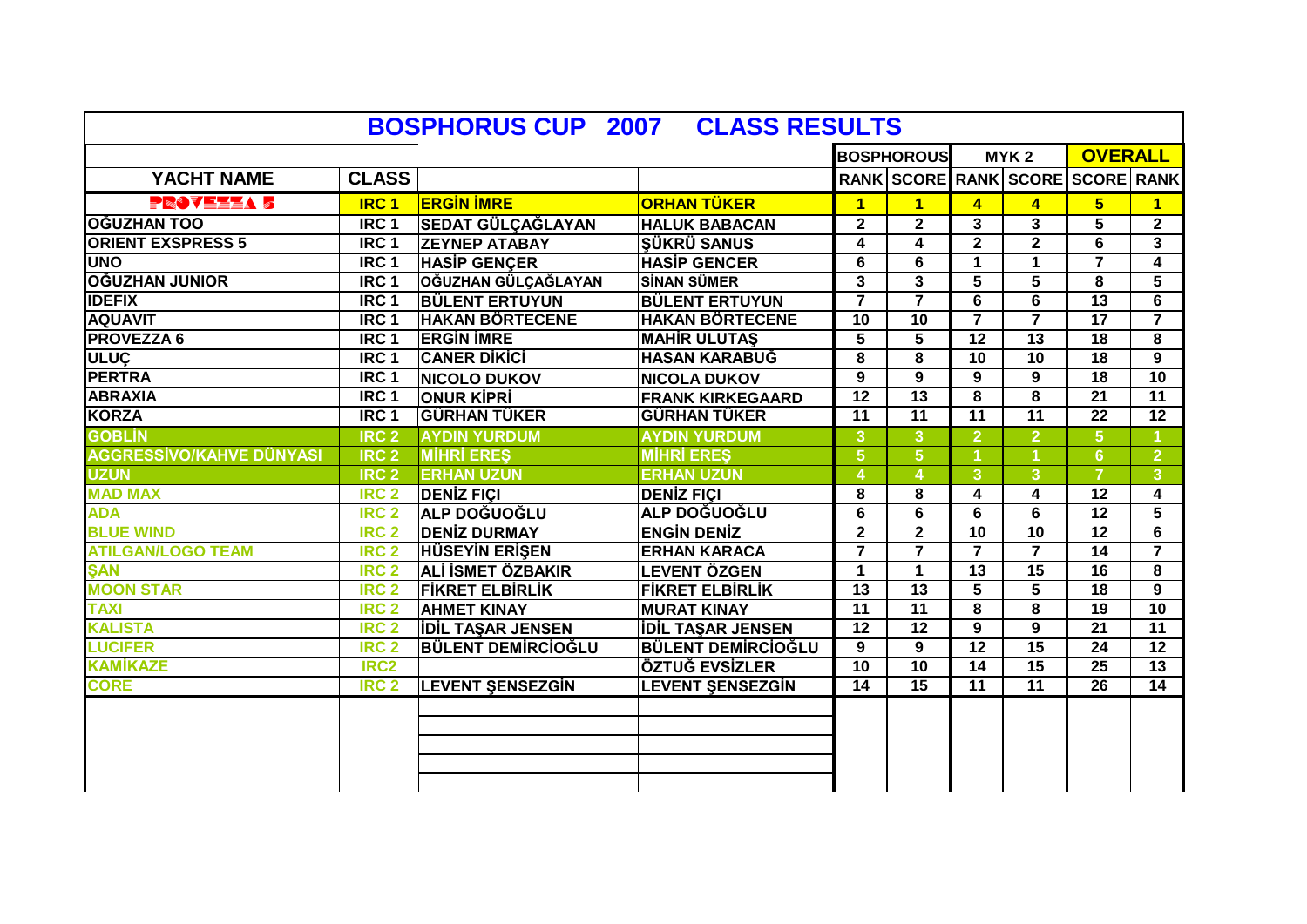|                          | <b>IRC3</b>      | <b>ALİ KERİM AKKOYUNLU</b> | <b>ALİ KERİM AKKOYUNLU</b> | 2 <sup>1</sup>  | $\overline{2}$  |                         |                         | 3               |                         |
|--------------------------|------------------|----------------------------|----------------------------|-----------------|-----------------|-------------------------|-------------------------|-----------------|-------------------------|
| <b>AVARE<br/>FİLİNTA</b> | RC <sub>3</sub>  | <b>SÜREYYA ÇETİN</b>       | <b>SÜREYYA ÇETİN</b>       |                 |                 | 5                       | $\overline{5}$          | $6\overline{6}$ | $\overline{2}$          |
| <b>XL</b>                | RC <sub>3</sub>  | HALUK ŞERBETÇİOĞLU         | <b>HALUK ŞERBETÇİOĞLU</b>  | 3 <sup>2</sup>  | 3 <sup>5</sup>  | 3 <sup>1</sup>          | 3 <sup>1</sup>          | 6 <sup>1</sup>  | $\overline{3}$          |
| <b>KUPA KIZI</b>         | IRC <sub>3</sub> | <b>GÜL AYBERS</b>          | <b>A.TOLGA AYBERS</b>      | 5               | 5               | $\mathbf{2}$            | $\mathbf{2}$            | $\overline{7}$  | $\overline{\mathbf{4}}$ |
| <b>ZIG ZAG</b>           | IRC <sub>3</sub> | <b>SİNAN SÜMER</b>         | <b>SERDAR ÇALIŞKAN</b>     | 4               | 4               | 4                       | 4                       | 8               | $\overline{5}$          |
| <b>ROAD RUNNER</b>       | IRC <sub>3</sub> | <b>SİNAN SÜMER</b>         | ARİF GÜRDENLİ              | 9               | 9               | 6                       | 6                       | $\overline{15}$ | 6                       |
| <b>BLUEMOON</b>          | IRC <sub>3</sub> | <b>JOZİ ZALMA</b>          | <b>JOZİ ZALMA</b>          | 10              | 10              | $\overline{7}$          | $\overline{7}$          | 17              | $\overline{7}$          |
| <b>KEKLİK</b>            | IRC <sub>3</sub> | <b>CANDAN ÖZCAN</b>        | <b>EKREM YEMLİMAOĞLU</b>   | $\overline{12}$ | $\overline{12}$ | 8                       | 8                       | 20              | 8                       |
| <b>STINGRAY</b>          | IRC <sub>3</sub> | <b>MURAT RIBAR</b>         | <b>TURGUT BARAN</b>        | 6               | 6               | 14                      | 22                      | 28              | 9                       |
| <b>POORMOUSE</b>         | IRC <sub>3</sub> | <b>ERGÜN AKGÜN</b>         | <b>ERGÜN AKGÜN</b>         | $\overline{19}$ | $\overline{19}$ | 9                       | $\overline{9}$          | $\overline{28}$ | 10                      |
| <b>WIND DANCER</b>       | IRC <sub>3</sub> | <b>LEON PENSO</b>          | <b>SEMIH SALHON</b>        | $\overline{7}$  | $\overline{7}$  | $\overline{16}$         | 22                      | 29              | 11                      |
| <b>BOOTES</b>            | IRC <sub>3</sub> | <b>CAN SOYASLAN</b>        | <b>BORA KIPER</b>          | 8               | 8               | $\overline{19}$         | $\overline{22}$         | 30              | 12                      |
| <b>SYMPHONY</b>          | IRC <sub>3</sub> | <b>AYLIN SASA</b>          | <b>AYLIN ŞASA</b>          | $\overline{11}$ | $\overline{11}$ | $\overline{13}$         | 22                      | 33              | 13                      |
| <b>GALATEA</b>           | IRC <sub>3</sub> | <b>NEZIR YALÇINKAYA</b>    | <b>GÖRKEM ERUNCU</b>       | $\overline{13}$ | $\overline{13}$ | $\overline{15}$         | 22                      | 35              | 14                      |
| ECE                      | <b>IRC3</b>      | <b>TUĞRUL OKAY</b>         | <b>TUĞRUL OKAY</b>         | $\overline{14}$ | $\overline{14}$ | $\overline{17}$         | $\overline{22}$         | 36              | $\overline{15}$         |
| <b>BELLE DE JOUR</b>     | <b>IRC3</b>      | <b>GÜLDEREN ORAL</b>       | <b>AYŞEM ERGİNOĞLU</b>     | $\overline{15}$ | 15              | $\overline{12}$         | $\overline{22}$         | $\overline{37}$ | 16                      |
| <b>SEABISCUIT</b>        | <b>IRC3</b>      | <b>SİNAN SÜMER</b>         | <b>YASIN KABO</b>          | $\overline{16}$ | 16              | $\overline{21}$         | $\overline{22}$         | 38              | $\overline{17}$         |
| <b>TIMUR BORA</b>        | IRC <sub>3</sub> | <b>ATA YALKIDAY</b>        | <b>BURAK YALKIDAY</b>      | $\overline{17}$ | 17              | $\overline{20}$         | $\overline{22}$         | 39              | 18                      |
| <b>KALKAN 5</b>          | <b>IRC3</b>      | <b>ATİLLA MARANGAZOĞLU</b> | <b>ORHAN KAYA</b>          | $\overline{18}$ | $\overline{18}$ | $\overline{18}$         | $\overline{22}$         | $\overline{40}$ | $\overline{19}$         |
| <b>HAYTA</b>             | <b>IRC3</b>      | <b>MURAT ÖZSAN</b>         | <b>MURAT ÖZSAN</b>         | $\overline{20}$ | $\overline{22}$ | $\overline{11}$         | $\overline{22}$         | 44              | $\overline{20}$         |
| <b>REFLEX</b>            | <b>IRC3</b>      | <b>İSMAİL ALKIŞ</b>        | <b>CAN AKBAŞOĞLU</b>       | $\overline{21}$ | $\overline{22}$ | $\overline{10}$         | $\overline{22}$         | 44              | $\overline{21}$         |
| <b>DELIGHT</b>           | <b>IRC 4</b>     | <b>TANER HALAÇOĞLU</b>     | <b>TANER HALACOĞLU</b>     | 2 <sup>1</sup>  | 2 <sup>1</sup>  | 1                       | $\blacktriangleleft$    | $\overline{3}$  | $\blacktriangleleft$    |
| <b>TZIGANE</b>           | <b>IRC4</b>      | <b>ORHAN ÖZDAŞ</b>         | <b>ORHAN ÖZDAŞ</b>         | $\blacksquare$  | $\mathbf{1}$    | 3 <sup>1</sup>          | 3 <sup>1</sup>          | 4               | 2 <sup>1</sup>          |
| <b>CAPRICORN</b>         | IRC <sub>4</sub> | <b>ERDOĞAN SOYSAL</b>      | <b>CENGİZ YILMAZ</b>       | 5 <sup>5</sup>  | 5 <sup>5</sup>  | $\overline{2}$          | 2 <sup>1</sup>          | $\overline{7}$  | 3 <sup>1</sup>          |
| <b>ENERGIE</b>           | IRC <sub>4</sub> | <b>GÜRSEL ÖZTÜRK</b>       | <b>GÜRSEL ÖZTÜRK</b>       | 3               | 3 <sup>1</sup>  | $\overline{\mathbf{4}}$ | $\overline{\mathbf{4}}$ | $\overline{7}$  | $\overline{\mathbf{4}}$ |
| <b>RAPSODI1</b>          | IRC <sub>4</sub> | <b>HALUK BUZLUK</b>        | <b>BEYSUN GÖKÇİN</b>       | 6               | 6               | 5                       | 5                       | $\overline{11}$ | 5                       |
| <b>SARP</b>              | IRC <sub>4</sub> | <b>UMUR ÖZKAL</b>          | <b>MÜMTAZ ÜNEL</b>         | 4               | 4               | 6                       | 9                       | 13              | 6                       |
| <b>FORSA3</b>            | IRC <sub>4</sub> | <b>GÜNGÖR SİVRİOĞLU</b>    | <b>GÜNGÖR SİVRİOĞLU</b>    | $\overline{7}$  | $\overline{7}$  | $\overline{7}$          | 9                       | 16              | $\overline{7}$          |
| <b>KECHI M</b>           | <b>IRC4</b>      | <b>HALDUN AKSEKİLİ</b>     | <b>BIRIM AKBABA</b>        | 8               | $\overline{8}$  | 8                       | $\mathbf{q}$            | $\overline{17}$ | $\overline{8}$          |
|                          |                  |                            |                            |                 |                 |                         |                         |                 |                         |
|                          |                  |                            |                            |                 |                 |                         |                         |                 |                         |
|                          |                  |                            |                            |                 |                 |                         |                         |                 |                         |
|                          |                  |                            |                            |                 |                 |                         |                         |                 |                         |
|                          |                  |                            |                            |                 |                 |                         |                         |                 |                         |
|                          |                  |                            |                            |                 |                 |                         |                         |                 |                         |
|                          |                  |                            |                            |                 |                 |                         |                         |                 |                         |